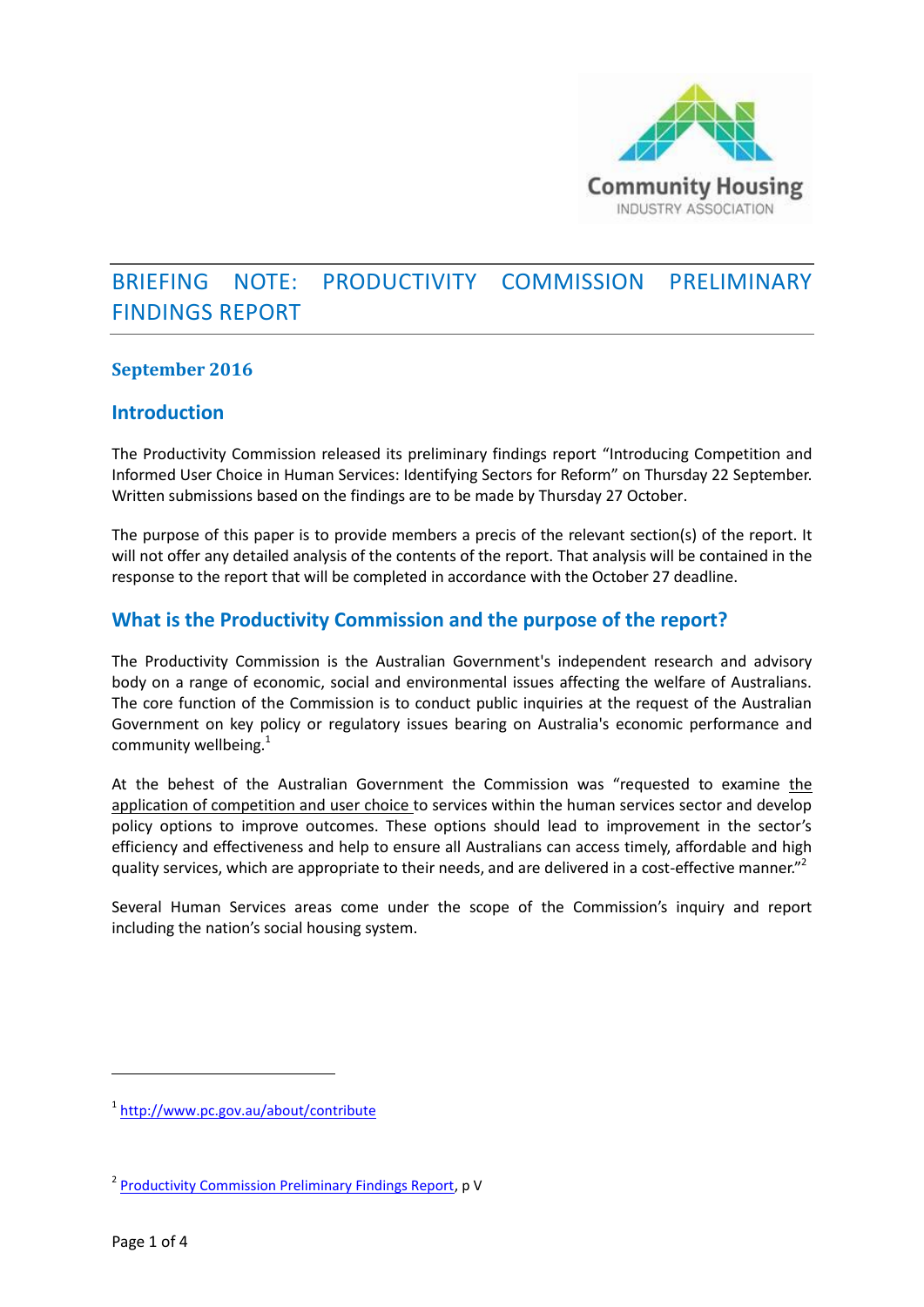

## **What does the report have to say about the social housing system?**

The report offers several observations in relation to the application of competition and user choice in relation to the nation's social housing system:

- **1. Funding pressures**: The report notes housing authorities throughout Australia are now running significant operational deficits. Due to these funding pressures "the quality of service received by social housing tenants has deteriorated. Prospective tenants face long waiting lists" and maintenance standards within the public housing system have deteriorated to the point where "20 per cent of properties are now not in an acceptable condition".
- **2. Equity**: the report notes "There are equity issues in the current housing system. People with the same income and characteristics (such as location and capacity to work) can receive vastly different rates of assistance depending on whether they are able to access social housing or rent in the private market."
- **3. Efficiency**: the report notes "There is limited evidence available on the efficiency of social housing management in Australia" and there is a mismatch between the housing stock and the type of household's which require social housing. "About half the people entering social housing in 2015 were single adults…whereas the stock is largely designed for families".
- **4. Responsiveness and accountability: "**The current social housing system limits the ability of tenants to choose the home they would like to live in. Once applicants reach the top of the social housing waiting list, they are generally allocated an available home based on their preference for the area (which may contain multiple suburbs) in which they would like to be housed and the characteristics of the household such as the number of people and need for a particular type of housing due to a disability…Properties can be very different in their size, physical condition, and proximity to preferred amenities…The suitability of an allocated property can be a question of timing and luck". The report notes the fact that recipients may have greater choice in the private rental market but that the CRA payments are generally considered inadequate to generate real choice.
- **5. Accountability for providers**: The report notes "The majority of the social housing sector in Australia is publicly managed and not subject to contestable arrangements… Limited data on tenant outcomes restrict the ability of governments to monitor service providers and make informed decisions about which providers — including both government and nongovernment providers — would be best-placed to manage social housing". The report argues "Improving the accountability of service providers could improve a range of attributes of social housing. For example, it could provide incentives for housing providers to improve the quality and efficiency of their services, stimulate innovation in housing management, and lead to improved outcomes for tenants over time".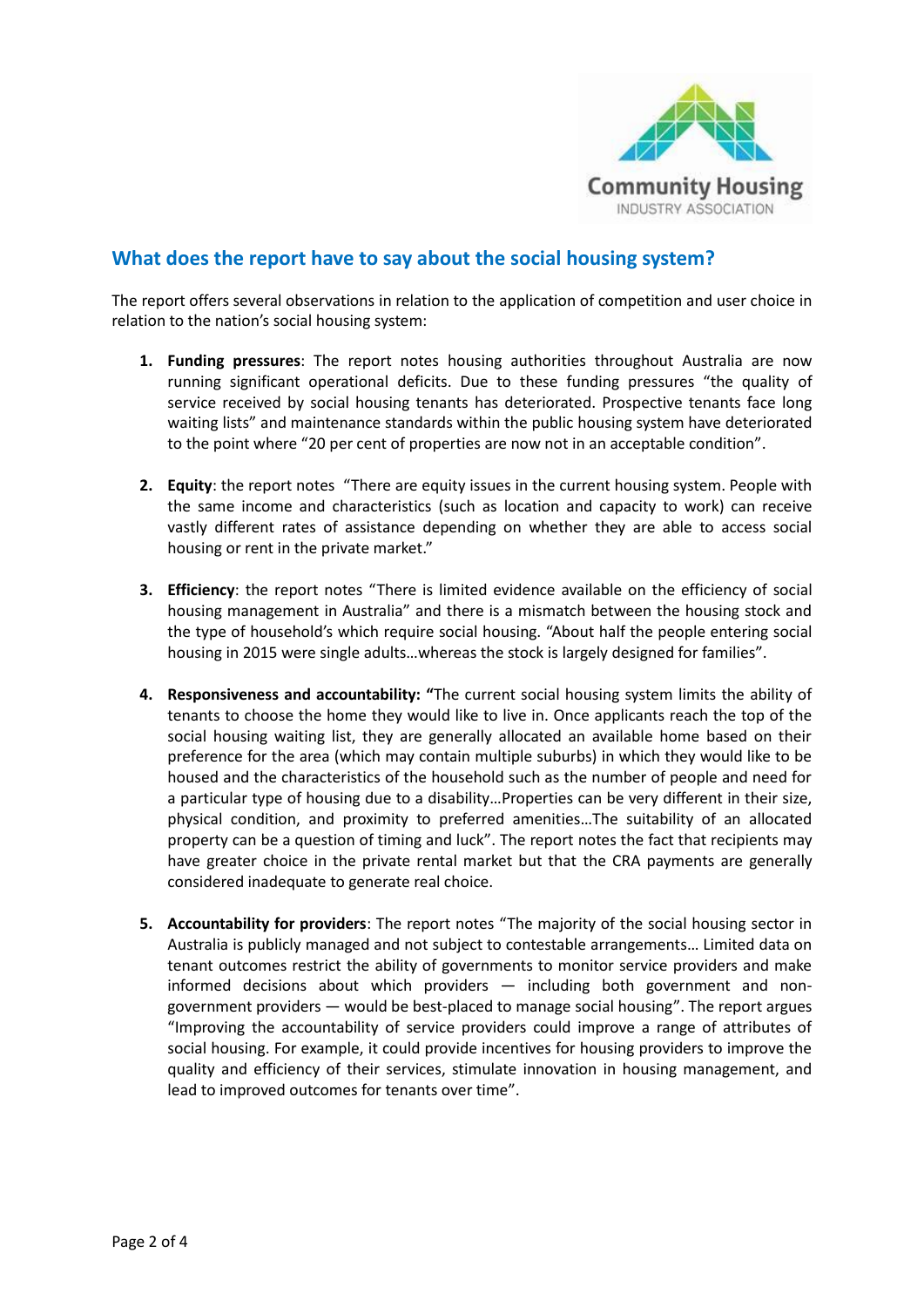

## **Factor's influencing potential benefits of reform**

The report notes that whether introducing greater competition, contestability and user choice in the social housing system is contingent on two key factors:

- 1. **Characteristics of users and transactions**: This refers to whether or not people who enter social housing are likely to be capable of exercising choice over their housing options. The report notes the diversity of need within social housing cohorts. For example, some tenant's housing choices may be impacted by a requirement for support services and the proximity of same. It does, however, reference "choice based letting' models in the Netherlands and the U.K. which may be applicable in an Australian context.
- 2. **Characteristics of Supply**: the report discusses the fundamental challenge posed to user choice posed by inadequate supply of social housing and suggests "The management of social housing could be made more contestable, including where supply is constrained…Allowing community housing providers to manage social housing appears to have had benefits, both in Australia and elsewhere…For-profit providers could introduce further contestability and choice. There are some examples of for-profit private landlords being involved in the provision of subsidised housing to people on a social housing waiting list."

The report also argues "Transferring the management of more properties to nongovernment providers could deliver more options for tenants who are offered a choice of housing provider. Where further transfers are considered, making the management of housing contestable would allow governments to select those providers best-placed to improve the management of social housing properties, and give incentives for providers to be responsive to tenant needs. Such a process would not preclude the management of properties remaining with the public provider, if they were best-placed to provide the service".

## **Potential costs of reform**

The report notes several costs associated with reform to increase user choice and competition and contestability:

- 1. Costs to housing providers associated with information gathering and supply.
- 2. Costs to housing providers related to communication with tenants where applicable in relation to housing choices.
- 3. Costs to governments in line with the implementation of more effective contestability provisions. In addition to these costs, there would be a transfer of costs and risks from the public sector to the non-government sector.
- 4. Knock- on effects of any change to the CRA regime.